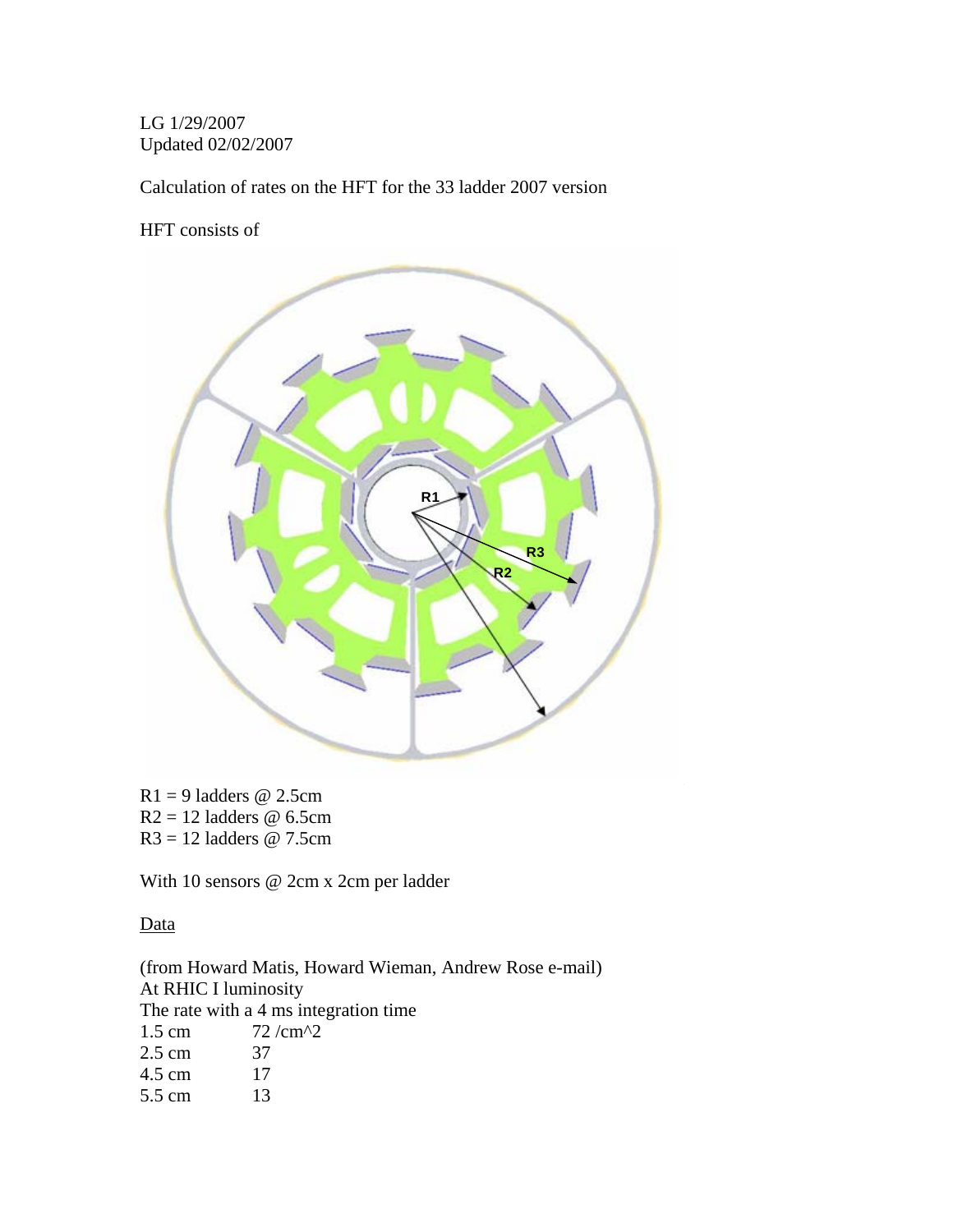The UPC electrons result in 2.5cm - 15.9 hits/cm^2 6.5cm - .291 hits/cm^2 7.5cm - .1 hits/cm^2

Analysis

Fitting the data from the 4ms integration time interactions given above